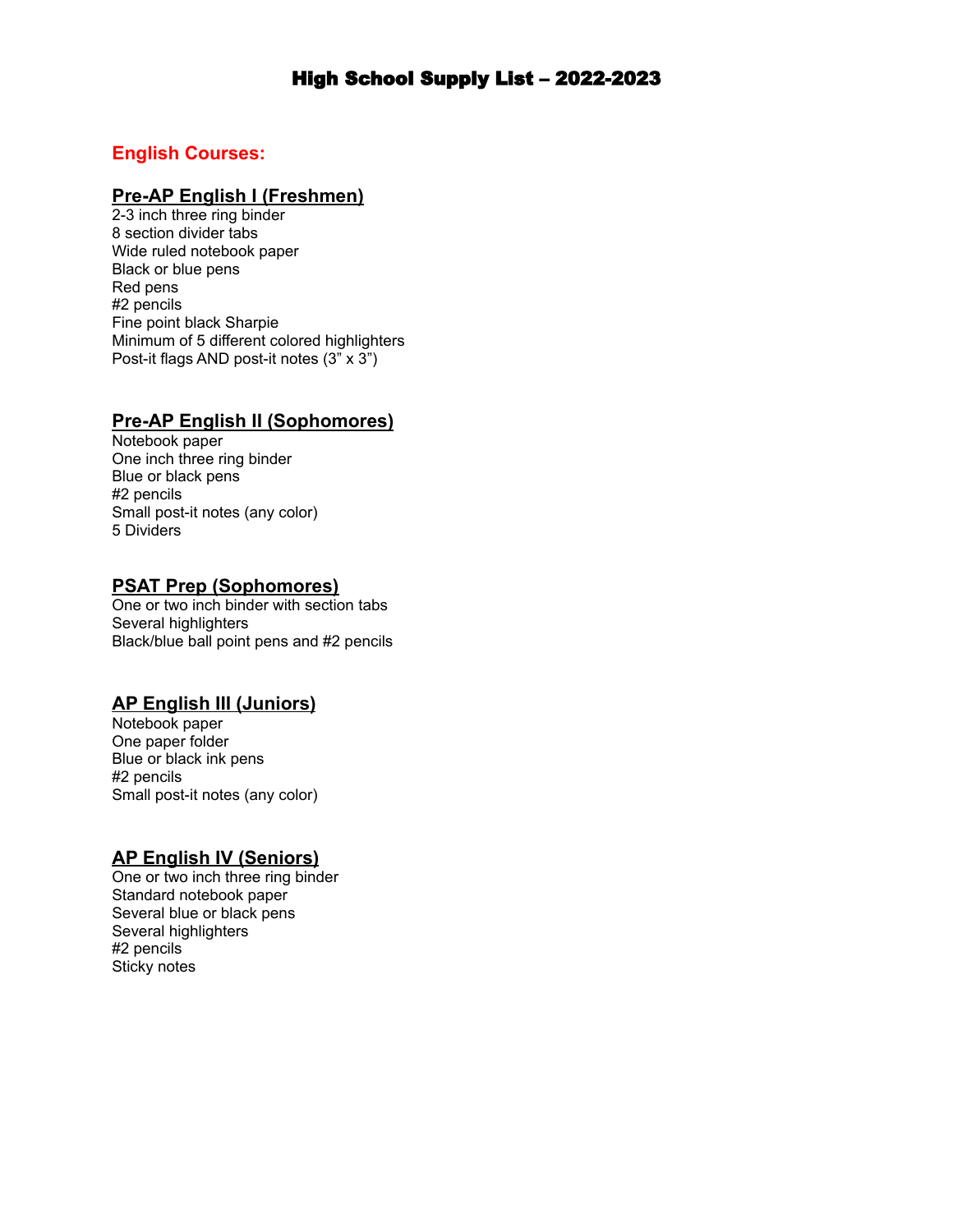## **Math Courses:**

## **Pre-AP Algebra 1 (Freshmen)**

3 ring binder for assignments Pencils **Calculator** Graph paper Ruler

# **Pre-AP Geometry (Freshmen and Sophomores)**

Graph paper Composition book

## **Pre-AP Algebra 2 (Sophomores and Juniors)**

Notebook paper or spiral notebook Graph paper 2 inch binder 5 dividers Pencils Colored pencils or pens

# **Advanced Integrated Mathematics (Juniors or Seniors)**

Notebook paper or spiral notebook Graph paper 2 inch binder 5 dividers Pencils Colored pencils or pens

# **Pre-AP Pre-Calculus (Juniors or Seniors)**

Composition book with graph paper Notebook paper Graph paper Folder and/or binder for papers Pencils Red pens Colored pencils

# **AP Calculus (Seniors)**

Notebook paper Graph paper Folder and/or binder for papers Pencils

### **AP Statistics (Juniors and Seniors)**

Notebook paper 1-inch binder Pencil Set of dividers – at least 5 tabs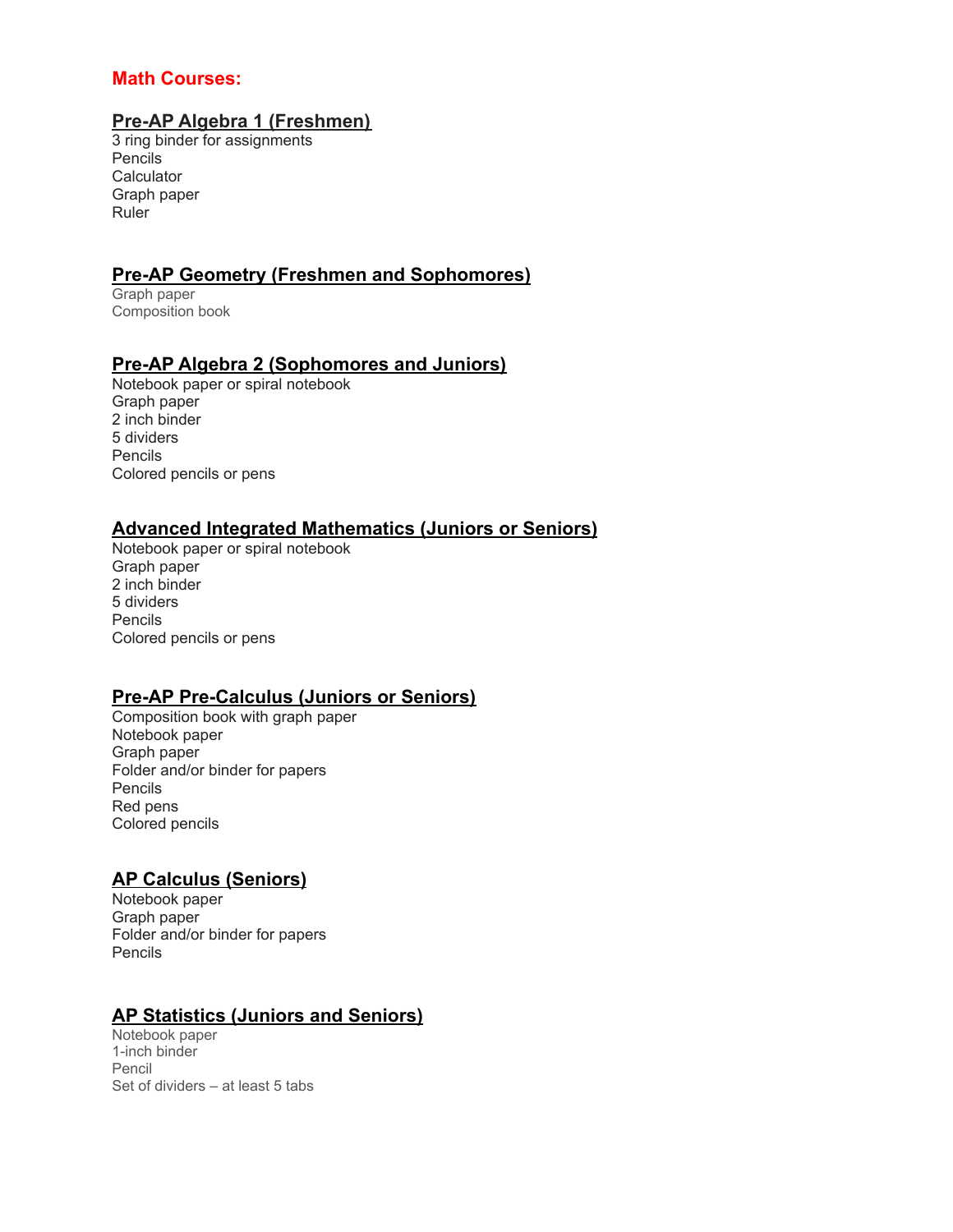## **Science Courses:**

# **Pre-AP Biology (Freshmen)**

*Daily supplies:* Black pens Pencils Notebook paper (3 hole, marginal ruled) Spiral notebook (personal notes - 100 pages or more) Binder, one or two inch for note packets iPad (bring every day) (apps installed: Dropbox)

Needed later: Binder, 3 ring, one or two inch for leaf collection Biology paper (10-11 sheets), or 2 white poster boards, 22" x 28" (plain thin poster board, no foam boards) for leaf collection

## **Pre-AP Chemistry (Sophomores)**

Spiral notebook Calculator (scientific or graphing) Pen or pencil iPad - bring charged and ready to use every day with these apps installed: Flashcards by Flashcard Machine, Atoms in Motion, Molecules, The Elements, *(ipad and apps provided by All Saints)*

## **Forensic Science (Juniors or Seniors)**

*Daily supplies:* Black pens Pencils Notebook paper (3 holed, marginal ruled) Binder, one or two inch - 3 hole (required for labs/activities-will turn in each quarter) iPad – bring everyday (apps installed: Dropbox)

# **AP Biology (Juniors or Seniors)**

*Daily supplies:* Black pens Pencils Spiral notebook (personal notes – 100 pages or more) Notebook paper (3 holed, marginal ruled) Binder 1.5-2 inch (for handouts) Two composition books (100 sheets each). iPad – bring everyday (apps installed: Dropbox)

# **AP Chemistry (Juniors or Seniors)**

Spiral Notebook Calculator (scientific or graphing) Pen or pencil iPad - bring charged and ready to use every day with these apps installed: Flashcards by Flashcard Machine, Atoms in Motion, Molecules, The Elements, Evernote, and Data Analysis. *(ipad and apps provided by All Saints)*

# **AP Environmental Science (Juniors or Seniors)**

*Daily supplies:* Black pens Pencils Notebook paper (3 hole, marginal ruled)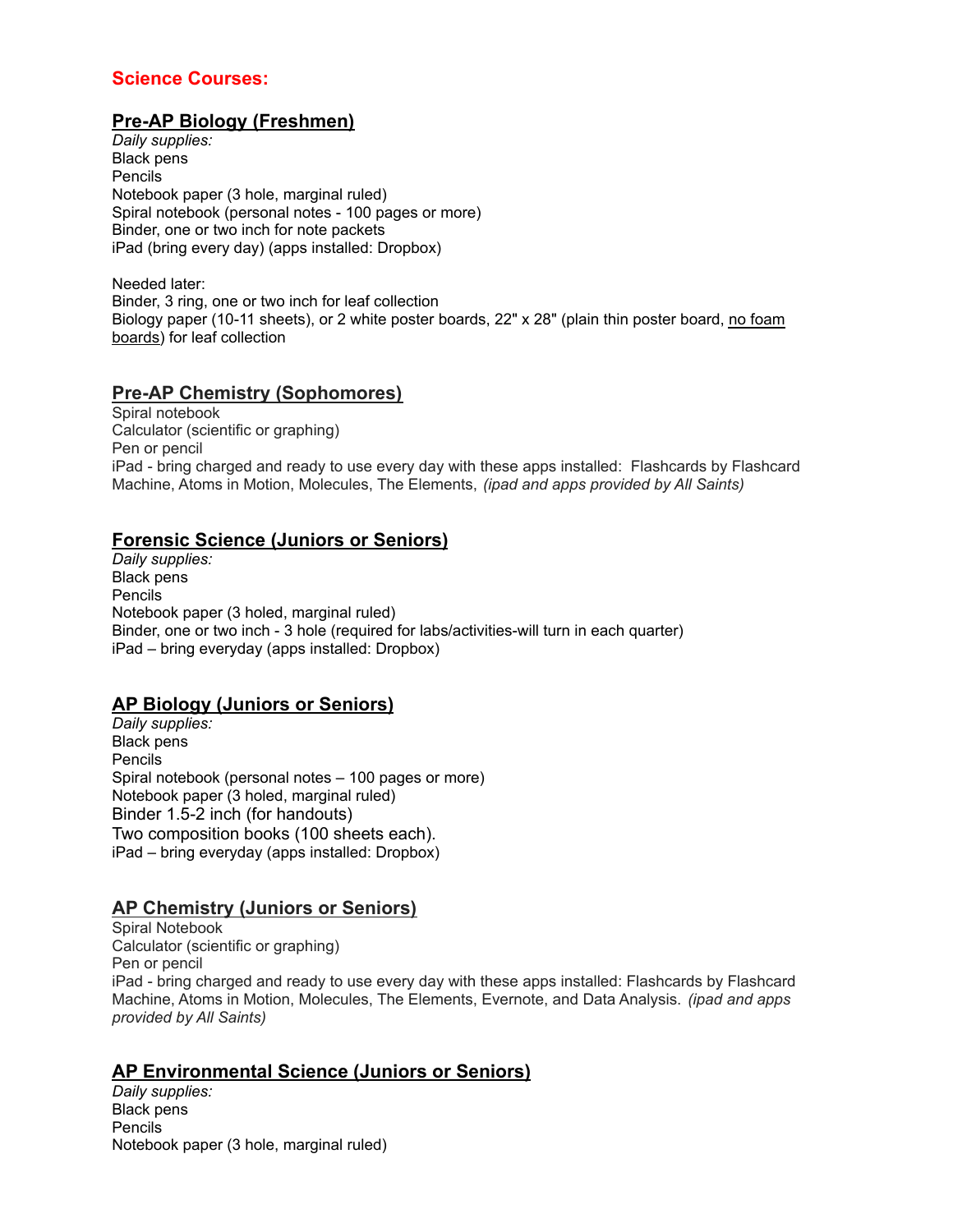Spiral notebook (personal notes - 100 pages, initially) IPAD (bring every day) (apps installed: Dropbox)

### **AP Physics I Juniors)**

National Brand Computation Notebook, 4 X 4 Quad, Brown, Green Paper, 11.75 x 9.25 Inches, 75 Sheets (43648), available on amazon and at office supply stores. index cards Spiral for note taking 3-ring binder or folder for handouts Notebook paper Pencils

## **Anatomy and Physiology (Juniors and Seniors)**

Spiral for note taking 3-ring binder or folder for handouts Notebook paper Dissecting Kit

# **Social Studies Courses:**

## **AP Human Geography (Freshman and Sophomores)**

2 - Large 3-ring binder Dividers Notebook paper

### **AP U.S. History (Juniors)**

Notebook Paper Black/Blue pens Red pens 3 Subject Spiral

### **AP Government (Seniors)**

3 Subject Spiral Black/Blue Pens Red Pens Notebook Paper

### **AP Microeconomics (Seniors)**

Black ink pens Two subject spiral notebook with pockets or a 3 ring binder 6 inch ruler Assorted colors of highlighters Notebook paper

# **AP Comparative Government (Juniors or Seniors)**

Spiral notebook